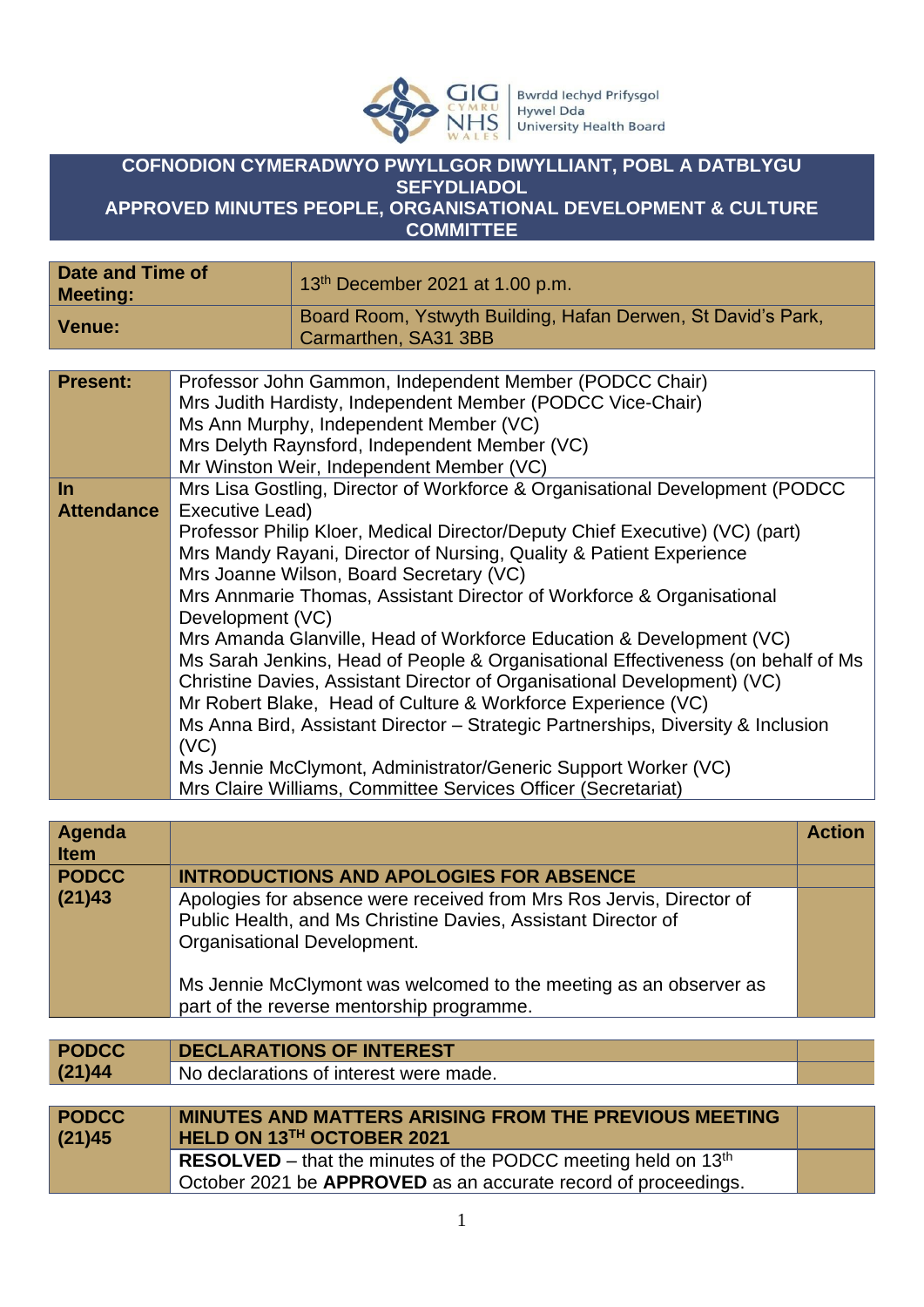| <b>PODCC</b><br>(21)46     | TABLE OF ACTIONS FROM THE PREVIOUS MEETING HELD ON 13TH<br><b>OCTOBER 2021</b>                                                                                                                                                                                                                                                                                                                                                                                                                                                                                                                                                                                                                                                                                                                                                                                                                                                                                                                                                                                                                                                      |            |
|----------------------------|-------------------------------------------------------------------------------------------------------------------------------------------------------------------------------------------------------------------------------------------------------------------------------------------------------------------------------------------------------------------------------------------------------------------------------------------------------------------------------------------------------------------------------------------------------------------------------------------------------------------------------------------------------------------------------------------------------------------------------------------------------------------------------------------------------------------------------------------------------------------------------------------------------------------------------------------------------------------------------------------------------------------------------------------------------------------------------------------------------------------------------------|------------|
|                            | An update was provided on the Table of Actions from the meeting held on<br>13 <sup>th</sup> October 2021, with confirmation received that all outstanding actions<br>have either been progressed or forward planned for a future Committee<br>meeting. Referring to action PODCC(21)25 Performance Appraisal<br>Development Review (PADR) Performance Report, Mrs Lisa Gostling<br>advised that whilst there was no further update with regard to a national<br>system, it was noted that discussions are being undertaken on an all-Wales<br>basis to make the system easier to use and local meetings have been held<br>regarding alternative solutions. Prof. John Gammon acknowledged that<br>many system issues which impact upon compliance are beyond the control<br>of Hywel Dda University Health Board (HDdUHB) and that any national<br>support would be welcomed. Mrs Gostling further advised that the<br>Electronic Staff Record (ESR) would be re-procured in the near future which<br>may result in a different system in the future. It was noted that a further<br>PADR update is forward planned for April 2022. |            |
| <b>PODCC</b>               | SELF-ASSESSMENT 2020/21 ACTION PLAN                                                                                                                                                                                                                                                                                                                                                                                                                                                                                                                                                                                                                                                                                                                                                                                                                                                                                                                                                                                                                                                                                                 |            |
| (21)47                     | Members were presented with the PODCC Self-Assessment 2020/21 Action<br>Plan report, providing a progress update following the completion of a<br>questionnaire to consider the effectiveness of the People, Planning &<br>Performance Committee (PPPAC) during 2020/21. Appreciation was<br>expressed to Members for completing the questionnaire, and the importance<br>of learning from this process, particularly in light of PODCC being a new<br>Committee, was conveyed. Mrs Gostling was pleased to confirm that all<br>actions resulting from the recommendations had been completed and<br>incorporated into the Committee's workplan. Members were pleased to note<br>that the responses have also been linked to HDdUHB's Planning Objectives.<br>In addition to the annual self-assessment, the importance of having an<br>iterative assessment of Committee performance and effectiveness was<br>recognised. Prof. Gammon suggested that if any Members have any<br>suggestions/matters for consideration in order to develop PODCC further<br>that these be conveyed to himself or Mrs Gostling.                     | <b>All</b> |
|                            | Members received assurance from the self-assessment 2020/21 action plan<br>report presented.                                                                                                                                                                                                                                                                                                                                                                                                                                                                                                                                                                                                                                                                                                                                                                                                                                                                                                                                                                                                                                        |            |
|                            | The People, Organisational Development & Culture Committee received<br><b>ASSURANCE</b> that actions from the PODCC/PPPAC Self-Assessment<br>2020/21 action plan report are being progressed within the agreed<br>timescales.                                                                                                                                                                                                                                                                                                                                                                                                                                                                                                                                                                                                                                                                                                                                                                                                                                                                                                       |            |
| <b>PODCC</b><br>$121$ $AB$ | <b>OUTCOMES OF NHS WALES STAFF SURVEY, NURSING CLIMATE</b><br>SURVEY & DISCOVERY REPORT IMPLEMENTATION/ACTION PLANS                                                                                                                                                                                                                                                                                                                                                                                                                                                                                                                                                                                                                                                                                                                                                                                                                                                                                                                                                                                                                 |            |

| <b>PODCC</b><br>(21)48 | <b>OUTCOMES OF NHS WALES STAFF SURVEY, NURSING CLIMATE</b><br>SURVEY & DISCOVERY REPORT IMPLEMENTATION/ACTION PLANS<br><b>UPDATE (STAFF EXPERIENCE: TRANSFORMING STAFF FEEDBACK)</b><br><b>INTO POSITIVE CHANGE)</b> |  |
|------------------------|----------------------------------------------------------------------------------------------------------------------------------------------------------------------------------------------------------------------|--|
|                        | The Committee received the Staff Experience: Transforming Staff Feedback<br>into Positive Change report, noting the Board's commitment to supporting                                                                 |  |
|                        |                                                                                                                                                                                                                      |  |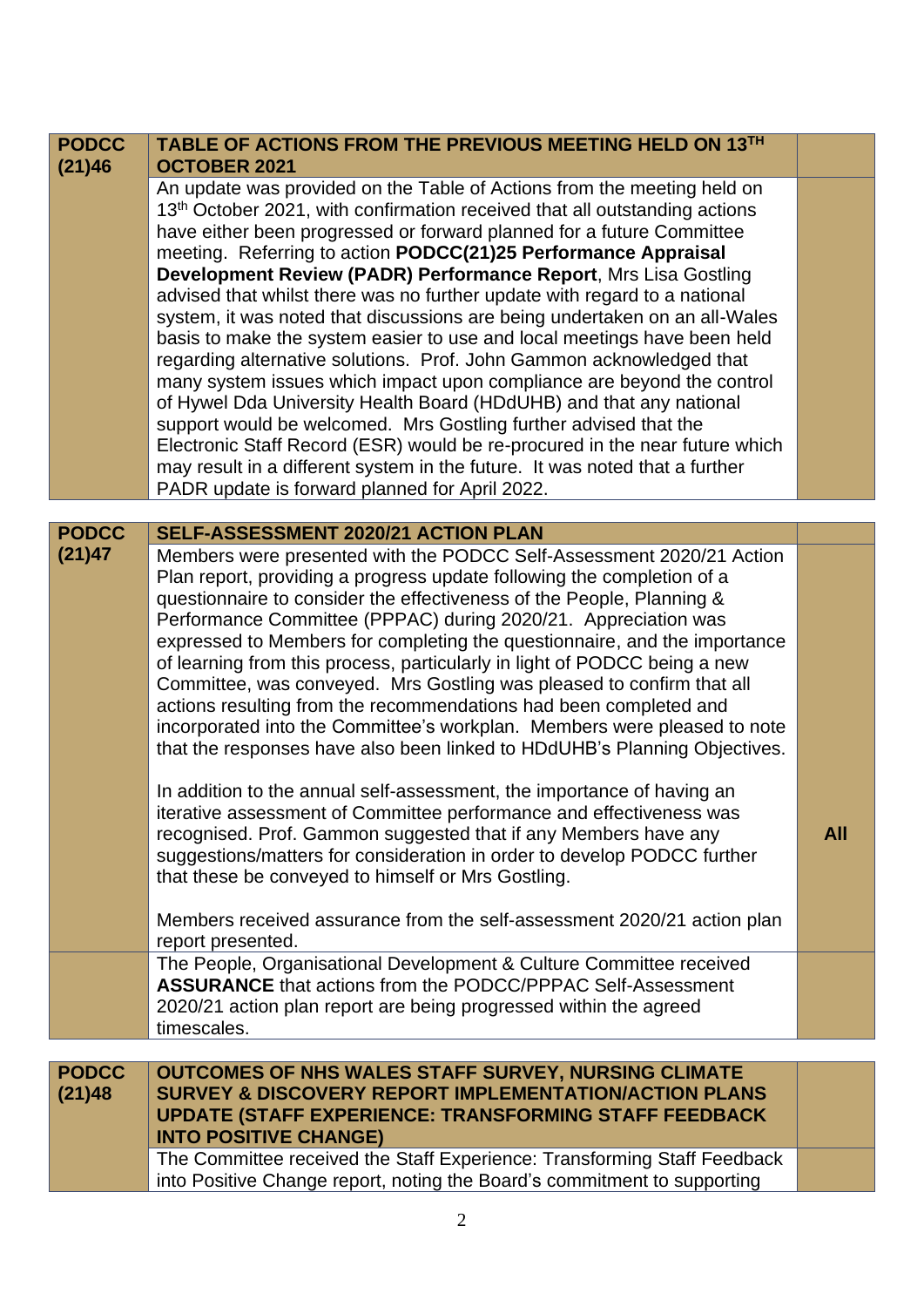the well-being of staff, reflected in the three People Objectives and in the commissioning of the Discovery Report in March 2021. Members noted that in September 2021, the Board discussed and approved the Discovery Report on understanding staff experience of working during the COVID-19 pandemic. In discussing the report, the Board delegated responsibility to PODCC to receive an action plan to take forward its recommendations, with a suggestion that the action plan combine the results of three pivotal pieces of work: Discovery Report (June 2021), Your Wellbeing Matters (February 2020) and Staff Survey (November 2020). Members were pleased to note that existing work streams and plans to support the well-being of staff have already been presented as part of the Annual Recovery Plan 2021/22, approved by the Board, and the action plan presented is about the next step in the journey that builds on existing plans and will form part of the wider culture change work and the plan on a page for 2022/23.

Ms Sarah Jenkins informed Members that the actions contained within the action plan already form part of the Workforce & OD Strategy and that specific actions are included within the 2021 plans on a page or forward planned for inclusion within the 2022 plans on a page. It was noted that the monthly surveys of which 1000 staff are invited to complete are continuing and in terms of future measures on staff experience, the intention is to repeat the Nursing & Midwifery survey in May 2022, which will provide an opportunity to compare the results against the survey undertaken for this cohort of staff in February 2018. It is also anticipated that a national survey will be published during 2022.

Prof. Gammon expressed gratitude for the detailed report presented, and in particular the solutions identified.

Referring to page 5 of the report, Mrs Judith Hardisty enquired as to the proposals should there be areas where learning innovation ideas are not being actioned or hindered and whether measures would be put in place to track progress. In response, Ms Jenkins emphasised that this is a realistic challenge given current capacity, recognising there is a requirement to take matters forward and listen to staff. People culture plans would be focused on this moving forward and used to gain an understanding of what the barriers may be. The importance of communication, sharing understanding and adaptation was recognised as key matters for effective learning innovation. Mrs Amanda Glanville informed Members that a Business Case is being developed to increase the training commitment in order for staff to be able to access courses, and that further learning interventions are planned.

Ms Ann Murphy suggested the creation of a virtual ideas hub where a group of staff could discuss ideas together. In response, Mrs Gostling advised that substantial work is already being undertaken in terms of collecting information from staff.

Prof. Gammon commended the encouragement of innovation and learning opportunities for staff and emphasised the importance of providing continued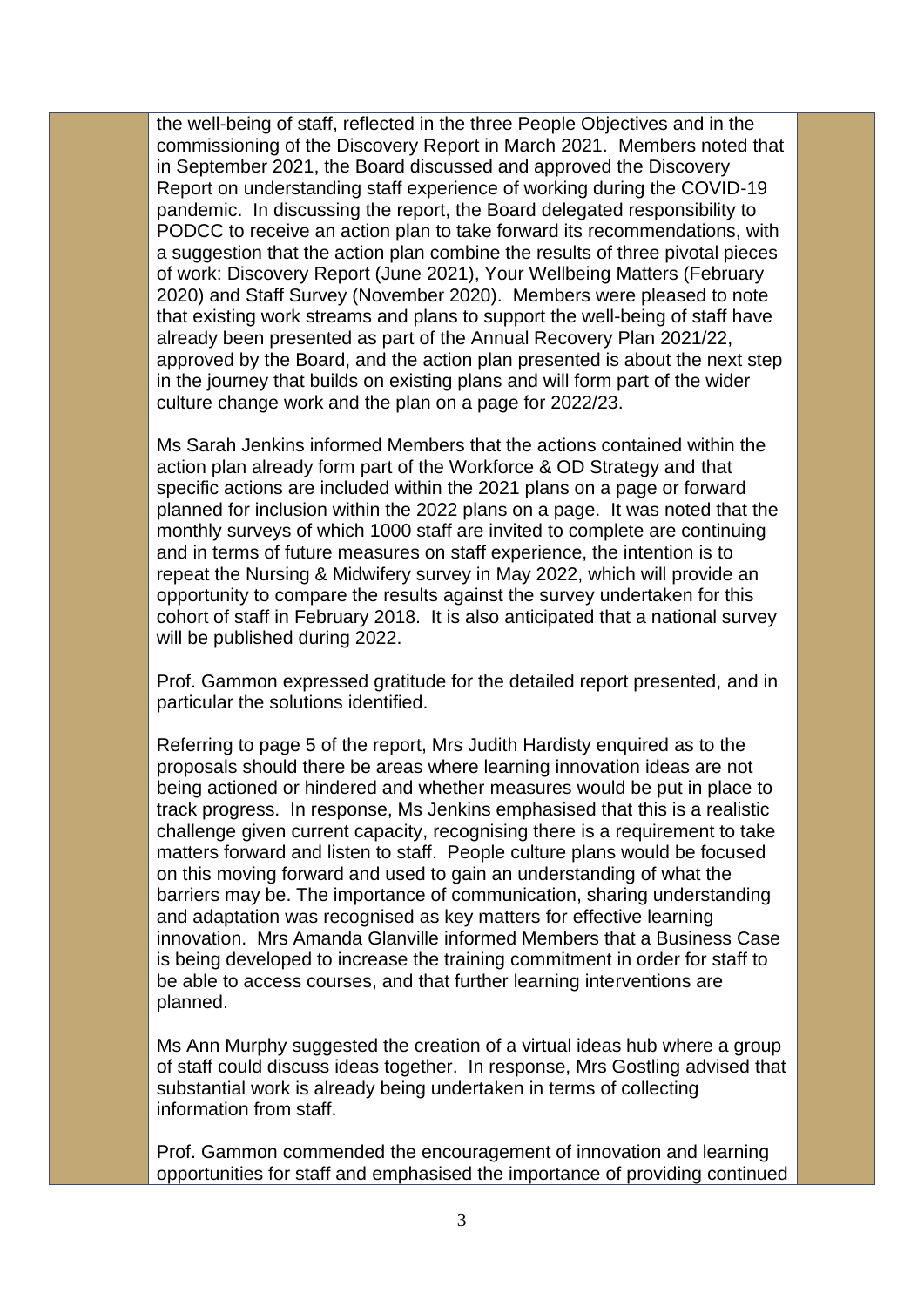| professional development opportunities. In terms of the process for<br>presenting the Business Case to Board to support the initiatives, Mrs<br>Gostling confirmed that one of the Planning Objectives relates to equitable<br>access and ensuring that appropriate budgets are in place. It was noted that<br>the Business Case would be presented to the Executive Team prior to<br>presentation to Board.                                                                                                                                                                                   |    |
|------------------------------------------------------------------------------------------------------------------------------------------------------------------------------------------------------------------------------------------------------------------------------------------------------------------------------------------------------------------------------------------------------------------------------------------------------------------------------------------------------------------------------------------------------------------------------------------------|----|
| Referring to the recommendation within the report to receive progress<br>reports on a six monthly basis commencing in June 2022, Prof. Gammon<br>enquired whether an earlier progress report should be received. Following<br>discussion, it was agreed to continue on a six monthly basis, and to invite<br>the Organisational Development Relationship Managers (ODRMs) to attend<br>the February 2022 PODCC meeting to provide an insight into their role.                                                                                                                                  |    |
| Mrs Delyth Raynsford enquired whether there are sufficient wellbeing<br>services in place for staff to receive support in the language of their choice,<br>in particular, the Welsh language. In response, Mrs Gostling confirmed that<br>this is not available through the current in-house counsellors, however the<br>24/7 wellbeing support line includes Welsh speaking counsellors. Mrs<br>Gostling undertook to confirm with Ms Christine Davies, Assistant Director of<br>OD, and Ms Suzanne Tarrant, Consultant Clinical Psychologist, the<br>mechanisms in place.                    | LG |
| In response to Mrs Raynsford's enquiry relating to whether a change in the<br>nursing 12-hour shift system could improve the retention of staff, Mrs Mandy<br>Rayani advised of recent discussions on this matter, and that nurses, in<br>general, had previously expressed the desire to work 12 hour shifts.<br>However, more flexibility by nurses is now required and is being reviewed,<br>together with exploring best practice. Mr Robert Blake advised that an<br>opportunity for ideas to be raised in a safe way through the new Working in<br>Confidence platform would be created. |    |
| Members expressed gratitude for the report presented and welcomed the<br>collaboration of the three surveys and work undertaken to date. Whilst<br>welcoming the link between the actions to HDdUHB's Planning Objectives<br>and the completion due date contained within Attachment 1, no assurance<br>was provided that the actions had been achieved by the planned date. It<br>was therefore suggested that future reports contains an actioned column<br>highlighting, for example, whether the action has been completed or a RAG<br>rated column.                                       | LG |
| Members endorsed the recommended actions contained within the report<br>and noted that progress reports would be received on a six monthly basis.                                                                                                                                                                                                                                                                                                                                                                                                                                              |    |
| The People, Organisational Development & Culture Committee:<br><b>ENDORSED</b> the recommended actions contained within the report.<br>$\bullet$<br><b>NOTED</b> that progress reports will be received on a six monthly basis,<br>$\bullet$<br>commencing in June 2022.                                                                                                                                                                                                                                                                                                                       |    |

## **PODCC PLANNING OBJECTIVES UPDATE**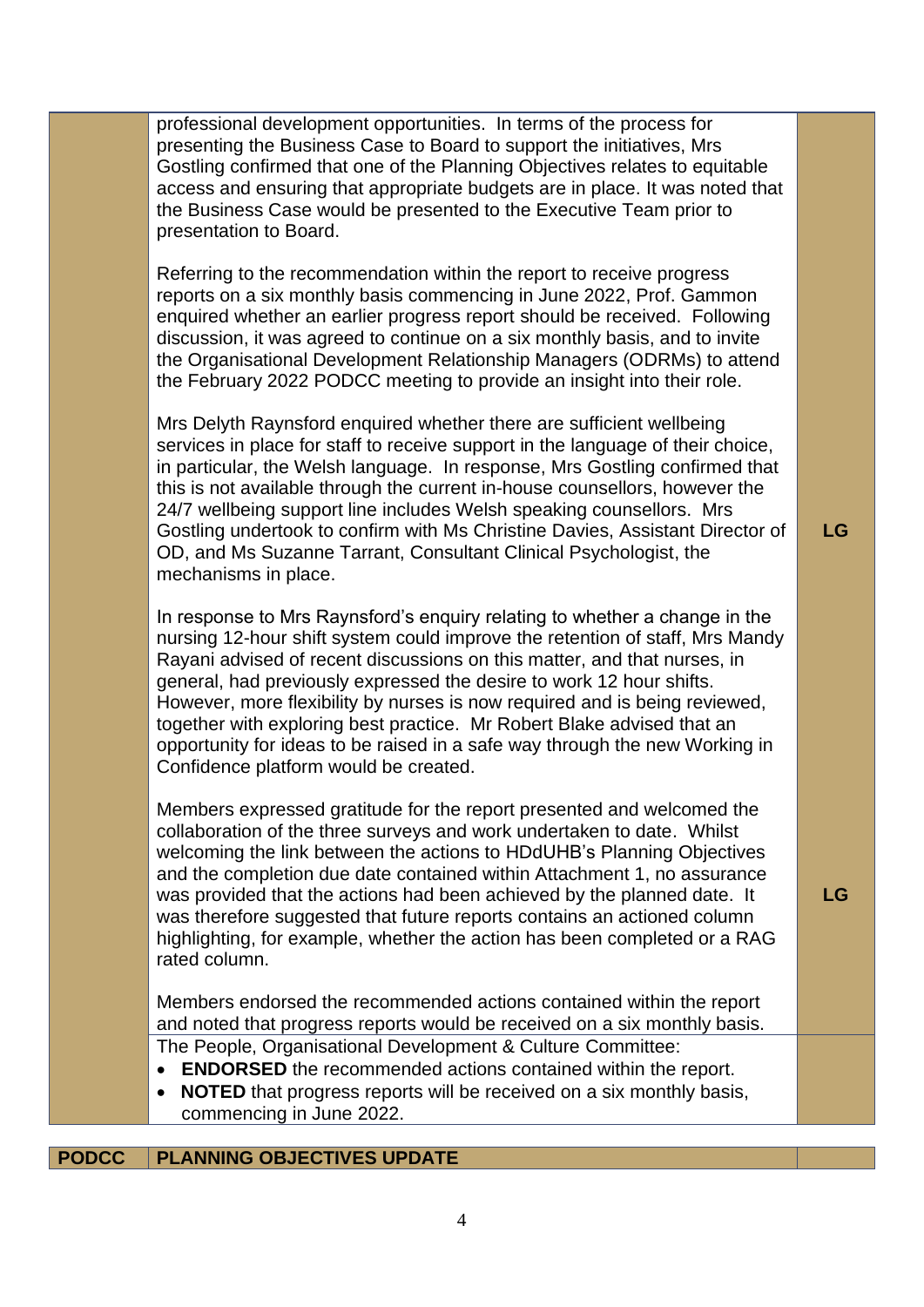| (21)49 | Members were presented with the Workforce & Organisational Development<br>(OD) Planning Objectives Update, providing an update on the progress<br>made in the development (delivery) of the twelve Planning Objectives (PO)<br>under the Executive leadership of the Director of Workforce and OD;<br>Director of Nursing, Quality and Patient Experience; Director of Public<br>Health; and Medical Director/Deputy Chief Executive that are aligned to<br>PODCC.                                                                                                                                                                                                       |  |
|--------|--------------------------------------------------------------------------------------------------------------------------------------------------------------------------------------------------------------------------------------------------------------------------------------------------------------------------------------------------------------------------------------------------------------------------------------------------------------------------------------------------------------------------------------------------------------------------------------------------------------------------------------------------------------------------|--|
|        | Mrs Gostling provided the following update:                                                                                                                                                                                                                                                                                                                                                                                                                                                                                                                                                                                                                              |  |
|        | 1C: Design a training and development programme to build<br>excellent customer service across the Health Board for all staff in<br>public & patient facing roles for implementation – The design has<br>been completed, however the pilot has been postponed until the New<br>Year.<br>2D: By December 2021 develop a clinical education plan with the<br>$\bullet$                                                                                                                                                                                                                                                                                                      |  |
|        | central aim to develop from within and attract from elsewhere, the<br>very best clinicians - A meeting had been held week commencing<br>06/12/2021 with Clinical Executives and work is continuing in terms of the<br>detail of the clinical education plan. Terms of Reference for the newly<br>established Education Group are currently being developed and will<br>proceed in 2022.                                                                                                                                                                                                                                                                                  |  |
|        | • 2G: By October 2021 construct a comprehensive workforce<br>programme to encourage our local population into NHS and care<br>related careers aimed at improving the sustainability of the Health<br>Board's workforce, support delivery of the Health Board's service<br>objectives (both now and in the future) and offer good quality<br>careers for our local population. This should include an ambitious<br>expansion of our apprenticeship scheme - Engagement with the local<br>population and apprenticeship programme has continued, however work<br>experience and volunteering has been stifled due to the COVID-19<br>restrictions on schools and colleges. |  |
|        | Mrs Rayani provided an update in relation to 1B: Building on the success<br>of the Command Centre, develop a longer-term sustainable model,<br>confirming that sufficient call handling staff have been recruited, however<br>some of whom have been diverted to support the vaccination programme. It<br>is understood that there are sufficient staff within the Command Centre to<br>support the Hub in terms of access for patients.                                                                                                                                                                                                                                 |  |
|        | Prof. Gammon enquired why PO 1B is presented to PODCC. In response,<br>Mrs Rayani emphasised the "people" and "recruitment" element contained<br>within the PO, although it is also reported to other Committees, including the<br>Quality & Safety Experience Committee (QSEC). Mrs Joanne Wilson<br>confirmed that PO 1B is required to be reported to PODCC, as agreed by<br>the Board.                                                                                                                                                                                                                                                                               |  |
|        | Referring to the progress on PO 2D contained within the report, Mrs Hardisty<br>enquired why there is a shift from "wide issues" to more specific issues such<br>as the Band 4 job description and core competencies, and queried where                                                                                                                                                                                                                                                                                                                                                                                                                                  |  |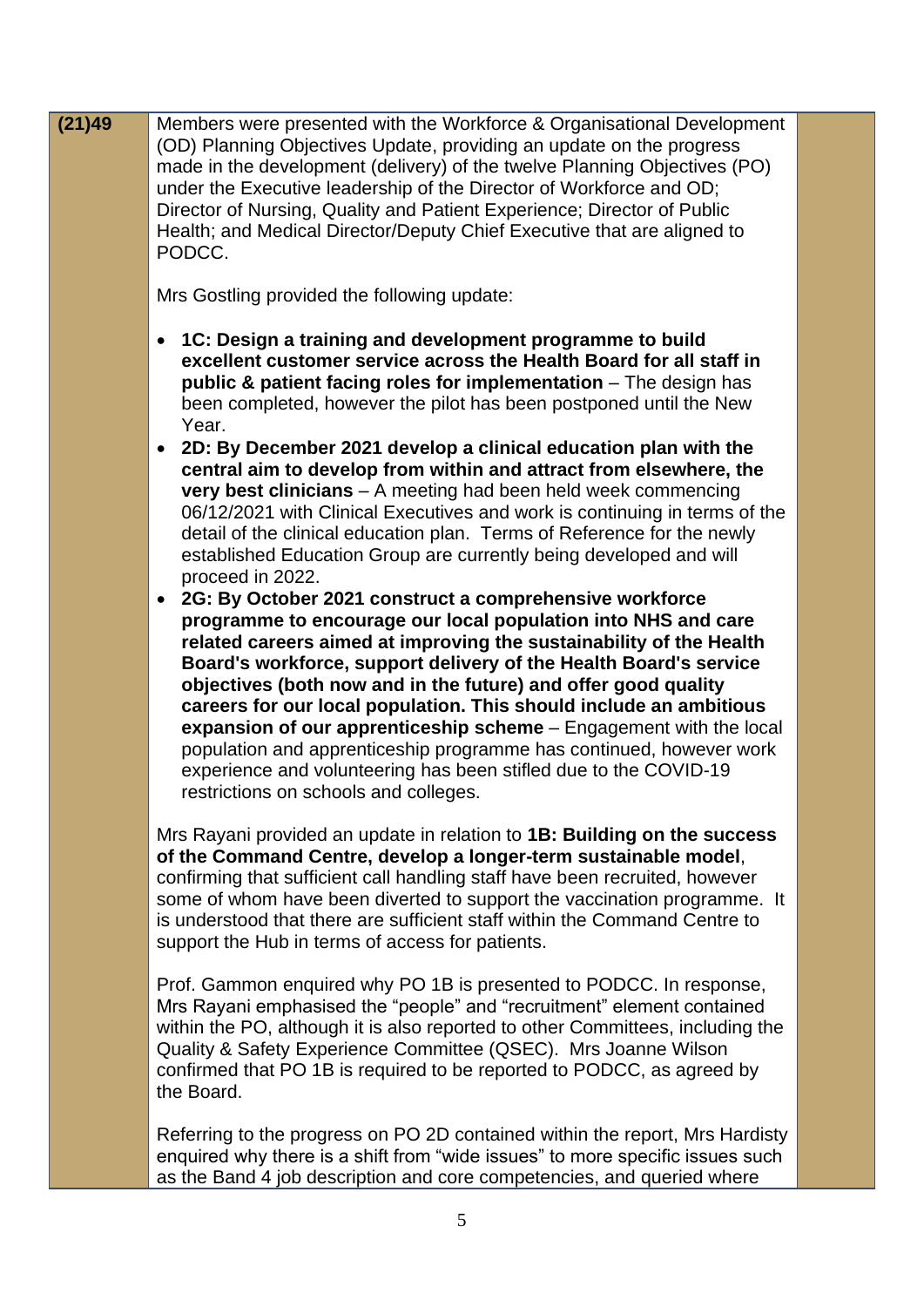|              | this fits in with the overarching clinical education plan. In response, Mrs<br>Gostling advised that actions are contained with the plans on a page which<br>have been developed to date and will form part of the overarching plan<br>describing how all professionals will be brought together and how this is<br>influenced strategically on an all-Wales basis.                                                                                                                                                                                                                                                                                                                                                                                                                                                                              |  |
|--------------|--------------------------------------------------------------------------------------------------------------------------------------------------------------------------------------------------------------------------------------------------------------------------------------------------------------------------------------------------------------------------------------------------------------------------------------------------------------------------------------------------------------------------------------------------------------------------------------------------------------------------------------------------------------------------------------------------------------------------------------------------------------------------------------------------------------------------------------------------|--|
|              | Whilst accepting the narrative as to why certain POs are rated amber, Prof.<br>Gammon enquired how assurance could be provided that the reasoning for<br>this is due to the COVID-19 position and redeployment of staff, which could<br>remain an issue for some time and is therefore not a sustainable position. In<br>response, Mrs Glanville assured Members that plans are in place and<br>collaborative working is being undertaken with organisations in terms of the<br>future workforce. Members were pleased to note that by the next update in<br>February 2022, significant progress will have been made.                                                                                                                                                                                                                            |  |
|              | Members noted the PO update report demonstrating the clear progress<br>made and the challenges that remain. It was agreed that there is no<br>requirement for any concerns to be escalated to Board.                                                                                                                                                                                                                                                                                                                                                                                                                                                                                                                                                                                                                                             |  |
|              | The People, Organisational Development & Culture Committee:<br><b>RECEIVED</b> an <b>ASSURANCE</b> on the current position in regard to the<br>progress of the Planning Objectives aligned to PODCC, in order to<br>onwardly assure the Board where Planning Objectives are progressing<br>and are on target, and raised any concerns where Planning Objectives<br>are identified as behind in their status and/or not achieving against their<br>key deliverables.                                                                                                                                                                                                                                                                                                                                                                              |  |
|              |                                                                                                                                                                                                                                                                                                                                                                                                                                                                                                                                                                                                                                                                                                                                                                                                                                                  |  |
| <b>PODCC</b> | <b>WORKFORCE PLAN UPDATE POSITION</b>                                                                                                                                                                                                                                                                                                                                                                                                                                                                                                                                                                                                                                                                                                                                                                                                            |  |
| (21)50       | Members were presented with the Workforce Plan Update Position report,<br>noting the purpose of the report to define, explore and develop interventions<br>to increase workforce supply routes that can contribute to the overall<br>workforce plan (as part of the Integrated Medium Term Plan) and identify<br>resource needs within the Workforce & OD Directorate that would require<br>additional investment to support the ambition to address the scale of the<br>workforce deficits. Members acknowledged that this will be an iterative<br>process to align the workforce gap and supply sources, however, the report<br>makes strides in identifying how the gap can be reduced as per the<br>interventions and critical areas being focused upon, including retention<br>(bind), resourcing (buy), and workforce development (build). |  |
|              | Mrs Gostling explained that the report attempts to look at the nursing<br>workforce and how HDdUHB can ensure there is a sufficient supply of<br>nurses in the future. It is the intention to undertake a similar report for the<br>medical and allied health professional workforces. The following matters<br>were highlighted:<br>Retention (Bind) – Turnover within HDdUHB is one of the highest<br>$\bullet$<br>reported turnovers across NHS Wales. In terms of the reason for<br>leaving, retirement age remains the highest. The aim is to reduce the<br>current turnover rate by 1% and this is being led by the OD Team, with<br>the intention that within an 18-month period, turnover is reduced by 3%.                                                                                                                              |  |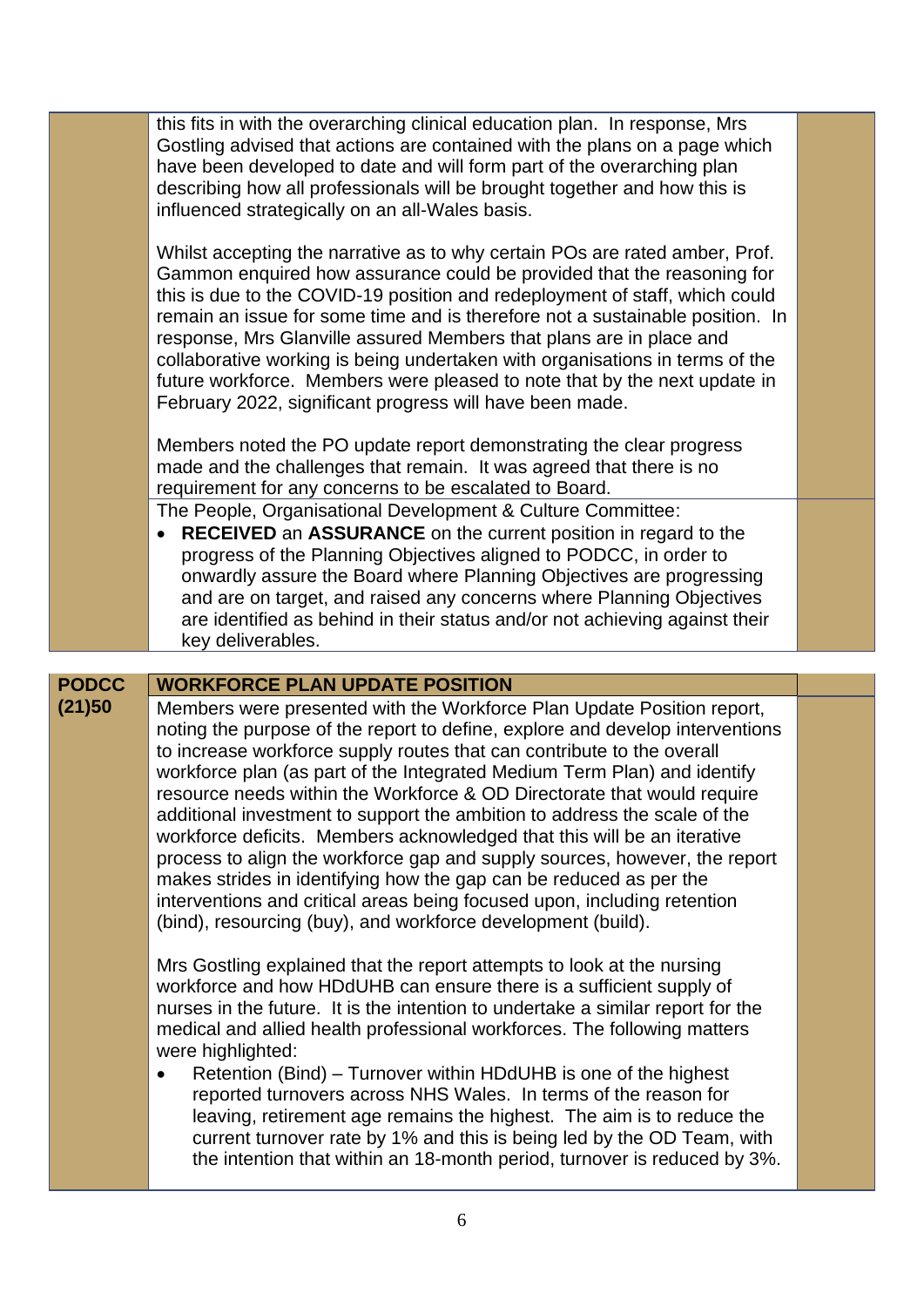- Resourcing (Buy) As at October 2021, there was a vacancy factor of circa 950 whole time equivalent (wte) across all staff groups. Modelled supply based on interventions suggests that if demand and supply can be aligned, the deficits can be significantly reduced. In line with the Overseas Registered Nurse Resourcing Programme, it is the intention to recruit from overseas to address the short to medium term deficit position, whilst developing the local workforce. A pilot of the recruitment of 30 wte nurses from overseas is the initial intent, increasing the number to 100 wte in the first year and extend from there to 150 to 200 wte. Discussions have been undertaken with NHS Wales Shared Services with the anticipation that overseas recruits are available. Whilst working for HDdUHB, the recruits will develop additional skills which can be utilised when they return to their own country.
- Workforce Development (Build) Recognising that there are a number of healthcare support workers who wish to progress to become registered nurses, and the substantial amount of applications received for HDdUHB's apprenticeship scheme, there is clear evidence that these are career pathways that the population of HDdUHB wish to pursue. The identification of additional placements for apprentices is being considered which could result in increasing the number of apprentices to 100 per year. If successful overseas recruitment is undertaken, as the registered nurses return to their own countries, the HDdUHB "Grow Your Own" and apprentices will be in place to fill the vacant posts. Therefore, if the plan is a success, by 2026/27 there would be no registered nurse vacancies within HDdUHB, and work can then commence on community services and the new hospital development.

The report has been discussed by the Executive Team, where it was proposed that a sub-group would be developed to oversee the three separate elements and to ensure that programmes are delivered within agreed timescales.

Mrs Hardisty referred to the lack of specific cohorts within the local population who are not represented within the workforce, including those with additional learning needs and learning disabilities who would welcome work opportunities. Refugees and asylum seekers have also been omitted from the report and Mrs Hardisty welcomed any updates concerning these cohorts. In response, Mrs Gostling confirmed that the workforce with learning disabilities would be included as a plan on a page objective for 2022/23 and that work is being undertaken with the Office for National Statistics with regard to the local demographics. Mrs Hardisty advised that the Regional Partnership Board may already have such data if required. With regard to asylum seekers, it was noted that HDdUHB's Strategic Partnership Team works collaboratively with resettlement panels and supports Afghan and resettled families, looking at opportunities to provide work experience.

Referring to the shortage of affordable accommodation to purchase or rent within the HDdUHB area, Mrs Hardisty enquired whether a pool of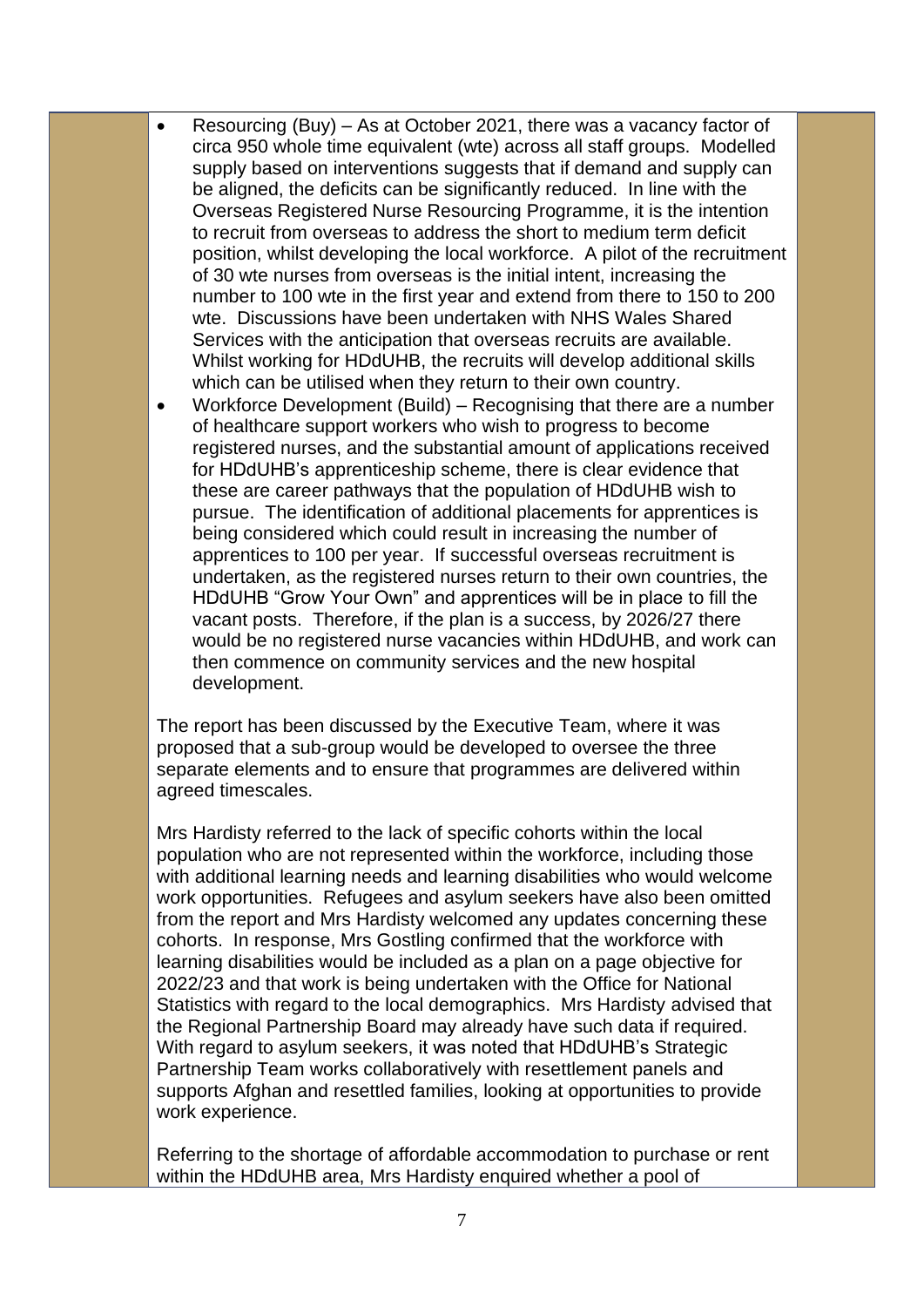accommodation should be developed. Mrs Gostling advised that accommodation is a key component of the plan and that Shared Services are taking the lead with local procurement leads.

Mrs Hardisty further requested assurance that funding is available for training programmes if the required number of places are not achieved as part of the Health Education and Improvement Wales (HEIW) contracting process. In response, Mrs Gostling advised that a meeting had been due to be undertaken with representatives of HEIW week commencing 13/12/2021, however this has been postponed until January 2022. Information has already been included within the Integrated Medium Term Plan (IMTP) with regard to a requirement for some flexibility and to have an indication of those who withdraw from training and whether these vacancies could be re-filled.

Mrs Thomas advised that a report had been produced for the Executive Team, and colleagues across Wales have spoken with a high degree of confidence with regard to the quality and retention of overseas candidates.

Referring to the finance costs contained within the report, Mr Winston Weir sought clarification behind the rationale for reaching the proposed cost reduction figures contained within page 8 of the report, which highlights a saving of £937,340 in Year 1, increasing to £2,362,964 in Year 3. In response, Mrs Gostling advised that these finances had been included in Mr Huw Thomas', Director of Finance report presented to the November 2021 In-Committee Board meeting and would be linked to a reduction in agency costs and an increase in skills mix. It was further noted that HDdUHB's Finance Team is undertaking some work in regard to illustrating the payback process and Mrs Gostling was requested to obtain further detailed information with regard to the Year 1 cost reduction and provide the data to Mr Weir.

Mr Weir further enquired whether a similar exercise could be undertaken for other professional groups, and in response, Mrs Gostling confirmed that other groups would form part of the plan for the allied health profession (AHP) workforce.

Prof. Gammon, referring to the plans for the future workforce and what will be included within the IMTP with regards to nursing which would require HEIW to commission graduates and a requirement for funding relating to the existing and increasing number of apprentices, enquired as to the level of confidence in terms of funding from HEIW for this route of recruitment. In response, Mrs Gostling advised that prior to the production of the presented report, a 42-page document had been developed with substantial additional detail, Mrs Gostling confirmed that Mrs Glanville had met with HEIW colleagues in terms of developing the report, where numbers had been discussed in detail and early indications confirm that HEIW supports the increasing number. Mrs Glanville further advised that a meeting with HEIW colleagues is scheduled for 16/12/2021. Prof. Gammon reiterated the requirement to closely monitor the situation.

**LG**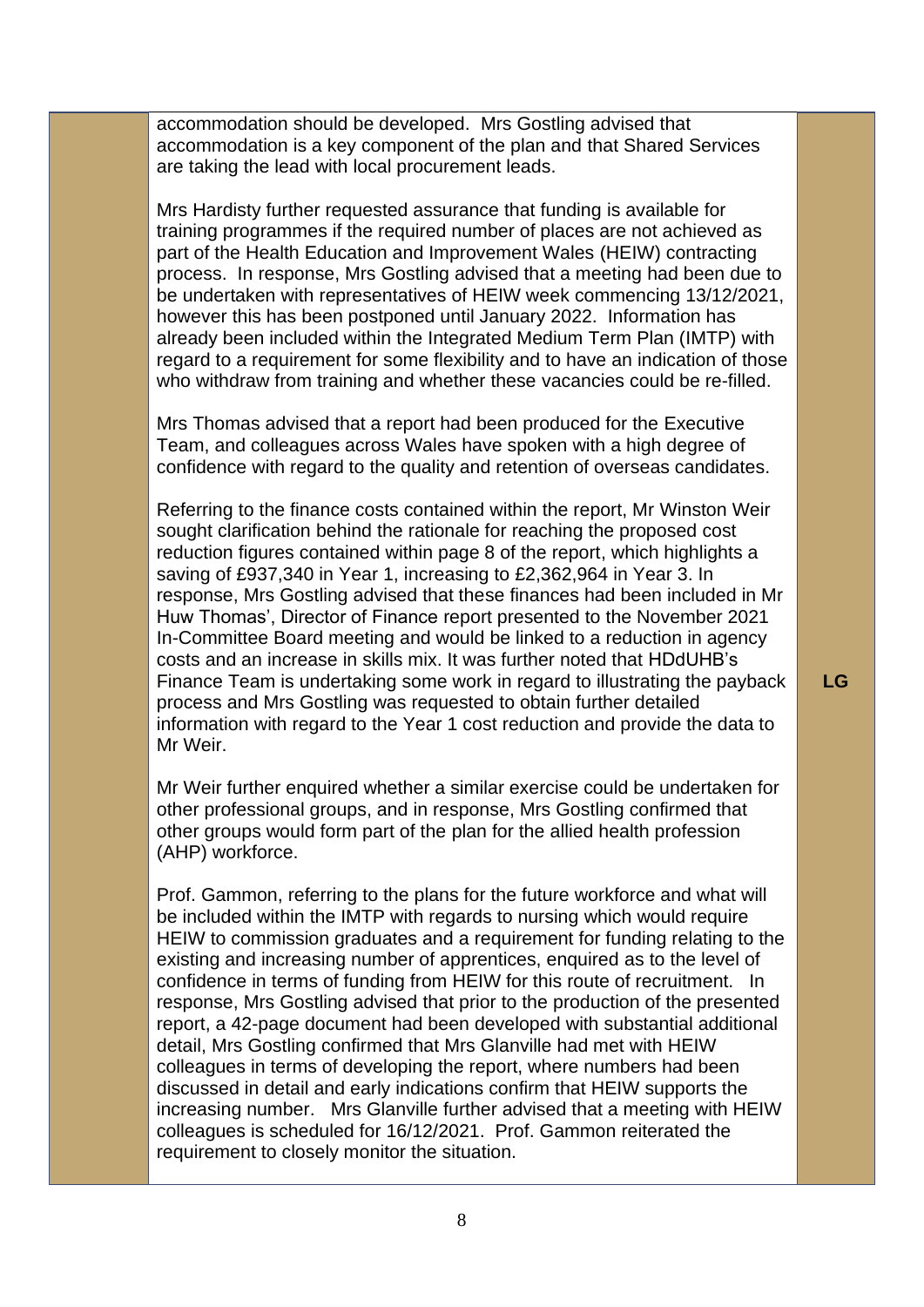|              | Prof. Gammon further enquired whether a re-design of the staffing numbers<br>has been considered based on modelling and service needs. In response,<br>Mrs Rayani advised that the Assistant Practitioner (Band 4) role has been<br>included within the report on the basis that overseas nurses could<br>commence on a Band 4 role when arriving in HDdUHB, however recognising<br>that there may be some challenges ahead in terms of the viability of locating<br>some of the nurses within community nursing immediately, recognising the<br>culture changes and supervision required. Different career options would<br>therefore be considered.<br>Prof. Philip Kloer joined the PODCC meeting                                                                                    |           |
|--------------|-----------------------------------------------------------------------------------------------------------------------------------------------------------------------------------------------------------------------------------------------------------------------------------------------------------------------------------------------------------------------------------------------------------------------------------------------------------------------------------------------------------------------------------------------------------------------------------------------------------------------------------------------------------------------------------------------------------------------------------------------------------------------------------------|-----------|
|              | In response to Prof. Gammon's enquiry regarding limited information relating<br>to strategies for the retention of staff and whether this data could be linked to<br>the dashboard report, Mrs Gostling advised that such data would be<br>included within the report presented at the next meeting.                                                                                                                                                                                                                                                                                                                                                                                                                                                                                    | <b>LG</b> |
|              | Prof. Gammon, referring to the Grow Your Own programme, under<br>graduates and the expanding apprenticeship scheme, enquired how the<br>increasing number of clinical placements required would be managed over<br>the forthcoming 3-4 years. In response, Mrs Rayani confirmed that all<br>placements are planned and modelled, with the potential for placements<br>within care homes and within services 24/7 being pursued, in order to<br>provide additional placement capacity. Mrs Rayani undertook to liaise with<br>Mrs Gostling's team in terms of providing a report in the future to provide<br>assurance that placements are deliverable. Members noted that<br>discussions are already underway with ward management in terms of the<br>numbers that can be accommodated. | <b>MR</b> |
|              | Members supported and were assured by the Workforce Plan Update report,<br>noting the indicative costs and requirement for further scoping and<br>development work.                                                                                                                                                                                                                                                                                                                                                                                                                                                                                                                                                                                                                     |           |
|              | The People, Organisational Development & Culture Committee:<br><b>SUPPORTED</b> the initial proposals as approved by Formal Executive<br>Team and received ASSURANCE from the development of the<br>programme of work involved.<br><b>NOTED</b> the indicative costs and requirement for further scoping and<br>development work aligned to: a) workforce planning modelling tools and<br>b) longer term workforce and financial detailed modelling work on a 10<br>year programme that has a more sophisticated approach to attrition<br>modelling.                                                                                                                                                                                                                                    |           |
| <b>PODCC</b> | MEDICAL ENGAGEMENT SCALE SURVEY RESULTS/COMPARISON                                                                                                                                                                                                                                                                                                                                                                                                                                                                                                                                                                                                                                                                                                                                      |           |
| (21)51       | <b>REPORT</b>                                                                                                                                                                                                                                                                                                                                                                                                                                                                                                                                                                                                                                                                                                                                                                           |           |
|              | Members were presented with the Medical Engagement Scale Survey<br>Results/Comparison report, noting that the Medical Engagement Scale<br>(MES) was originally developed in 2008 for use in the "Enhancing<br>Engagement in Medical Leadership" project, conducted by the NHS Institute<br>for Innovation and the Academy of Medical Royal Colleges for which<br>Professor Peter Spurgeon was the National Project Director. The MES is a                                                                                                                                                                                                                                                                                                                                               |           |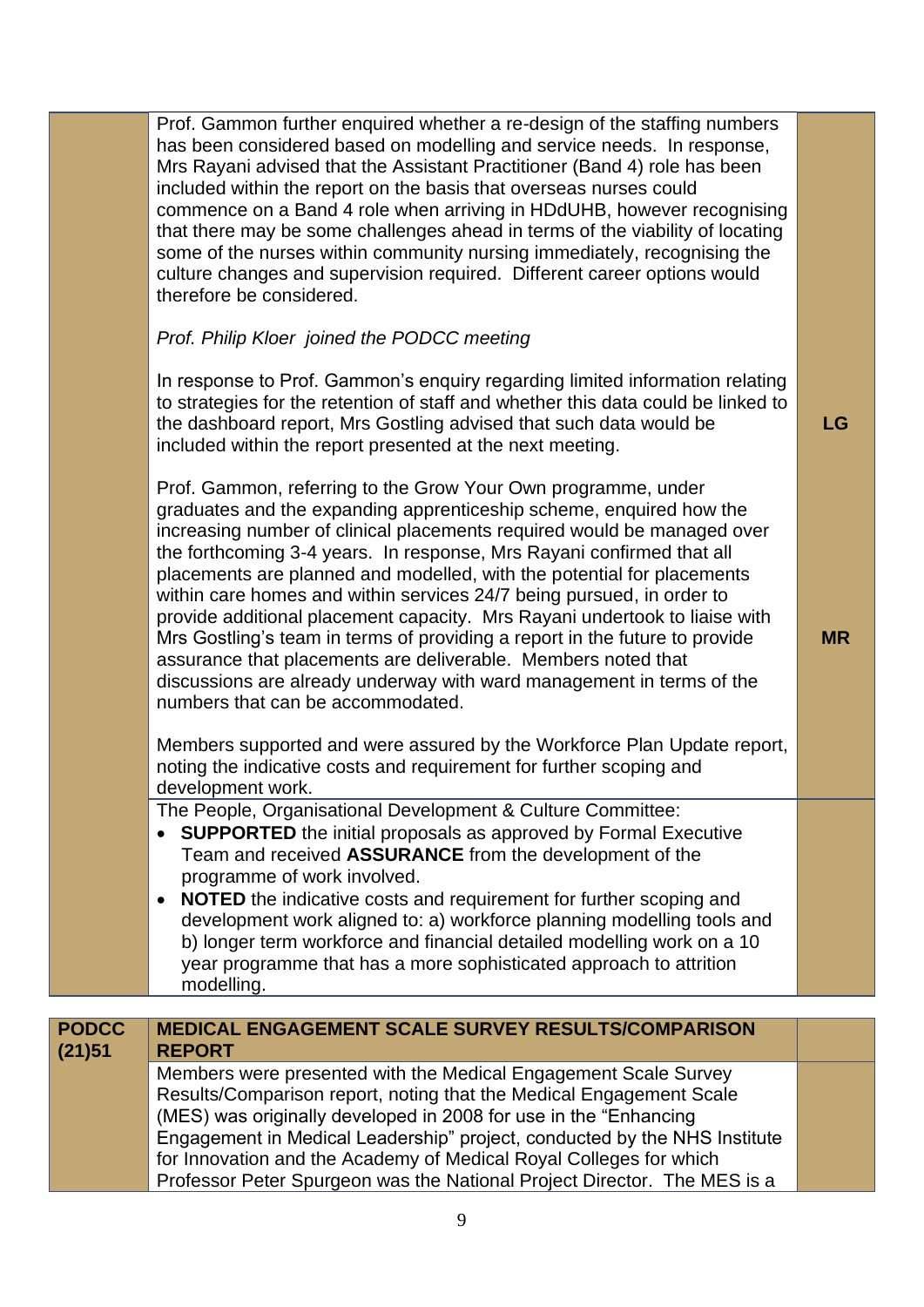survey instrument that assesses the level of engagement of the medical workforce with the goals of the organisation in which they work, comprising 30 items that combine to form 10 scales, including an overall engagement index. In June 2021, an all-Wales survey monitoring engagement of medical staff was conducted by Engage to Performa Ltd. The survey was conducted with a view to provide comparisons in terms of time (focusing on the differences and direction of travel between the surveys undertaken in 2016 and 2021) and locations (across hospitals within HDdUHB and with other UHB's across Wales). In total, 222 members of medical staff within HDdUHB completed the survey.

Prof. Kloer expressed gratitude to Mr Blake and Ms Davies for preparing the report alongside Mr John Evans, Assistant Director, Medical Directorate. Prof. Kloer highlighted the following matters:

- Comparing both surveys, there have been some improvements and some areas which require additional work.
- Medical staff affiliated with Withybush General Hospital (WGH) had improved on all ten MES scales since the baseline assessment, particularly so with respect to "working in a collaborative culture" and "climate for positive learning".
- Engagement of Speciality & Associate Specialist (SAS) doctors was low, however this was expected.
- It is encouraging that there are a number of actions already making progress (as contained within pages 11-13 of the report).
- The survey was undertaken during the COVID-19 pandemic, when there were significant immense pressures upon unscheduled care, therefore there is a degree of challenge in being able to undertake academic comparisons between the two surveys.
- Additional interest in relation to research and innovation has been expressed by members of the medical workforce across the four acute sites.

Prof. Gammon welcomed the report, in particular the insight into key areas and the differing issues across the various sites. Referring to the 222 members of medical staff who responded to the survey, Prof. Gammon enquired as to the potential number of respondents across HDdUHB. In response, Prof. Kloer confirmed there are circa 1000 staff within the medical workforce, however General Practitioners who are not directly employed by HDdUHB are not included in this figure. Prof. Gammon advised that the Swansea Bay University Health Board (SBUHB) results in 2021 had been better than in 2016 and enquired how this had been achieved. In response, Prof. Kloer informed Members that he has had initial discussions with SBUHB colleagues and is awaiting a more comprehensive answer, however reminded Members that HDdUHB has a higher number of SAS and BAME doctors in comparison to SBUHB, and that both of these are amongst the lower engagement cohorts. A further barrier relates to the multiple sites across HDdUHB.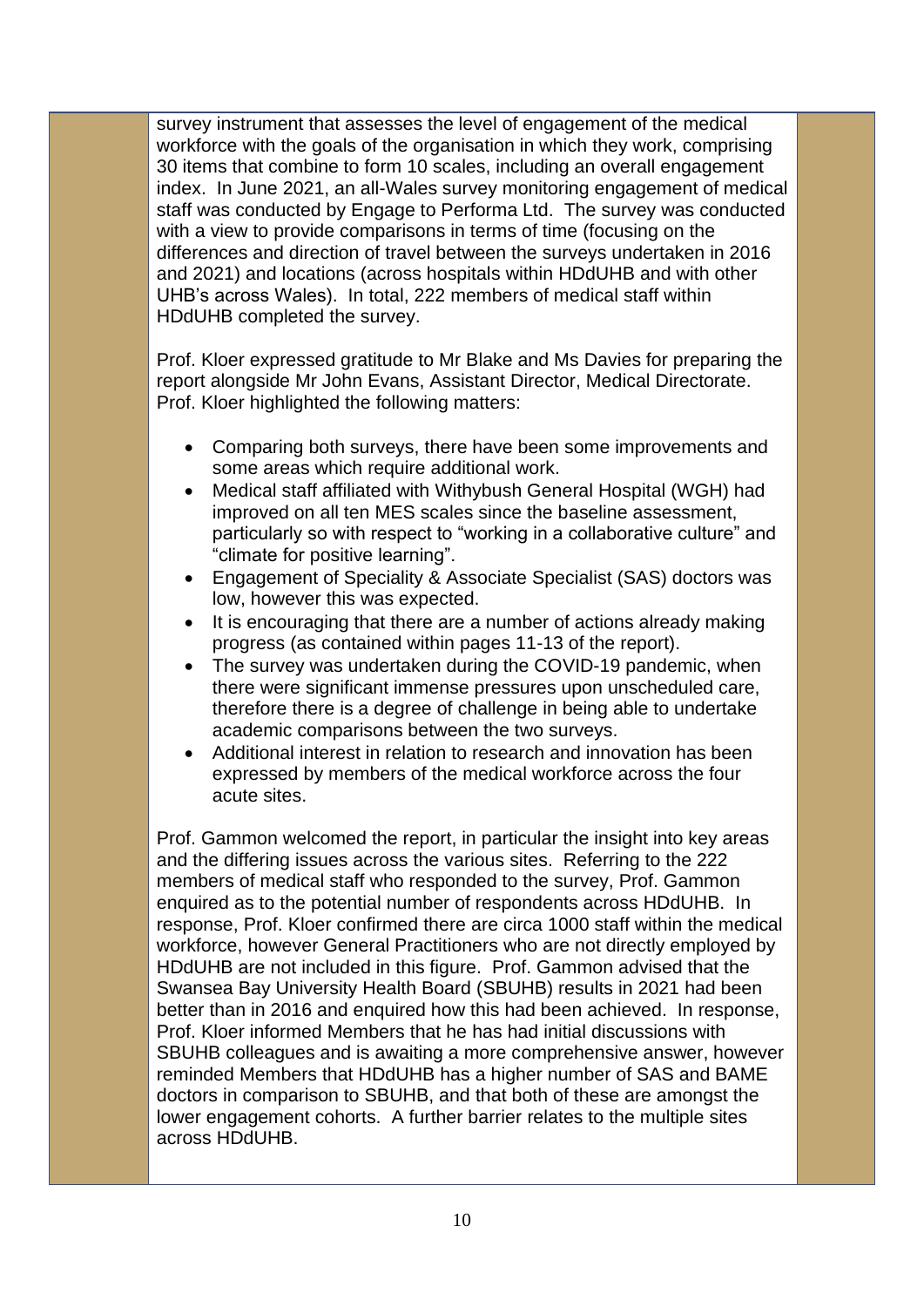|              | how these would be monitored, in particular continued professional<br>development. In response, Prof. Kloer confirmed that an action plan<br>containing timescales would be developed and monitored.<br>Mr Weir, referring to areas highlighted within the report requiring a need for<br>improvement, enquired when feedback would be provided to the medical<br>workforce. In response, Prof. Kloer advised that the areas highlighted<br>included Child & Adolescent Mental Health Services, Community<br>Paediatrics, and Unscheduled Care (Prince Phillip Hospital), and that<br>specific work would be undertaken with these services, some of which have<br>already commenced. Members noted that the information is also shared<br>with the Local Negotiating Committee (LNC), and that the author of the<br>report would be speaking to the LNC in the near future, and advice taken<br>with regard to how the information could be shared more widely. Mr Blake<br>added that the staffing of unscheduled care would form part of a wider<br>agenda and be captured as part of staff engagements.<br>Mrs Hardisty expressed some concern in having such a specific survey for<br>the medical cohort of staff, emphasising the complexity and difference to<br>other surveys undertaken by other staff cohorts, and enquired whether a<br>survey is undertaken by junior medical staff in training. In response, Dr<br>Kloer advised that the survey is performed in an academic manner based on<br>a large number of responses across the UK and that the MES is linked to<br>quality of care. In terms of junior medical staff and student surveys, these<br>are considered by the Medical Workforce Group and advice would be sought<br>from Mrs Gostling with regard to an appropriate balance. Mrs Gostling and<br>Prof. Kloer undertook to discuss the appropriate channel for reporting<br>findings from junior medical staff and student surveys. Ms Jenkins added<br>that the valuable information from MES would feed into people culture plans,<br>and that work would be undertaken with Prof. Kloer and his team to create a<br>Medical People Culture Plan, focusing upon the key engagement<br>challenges.<br>Members expressed gratitude for the detailed report, noting the results of<br>the survey and received assurance on the actions being undertaken to<br>further develop relationships with the medical staff cohort. A further report<br>would be welcomed in the future with regard to the delivery and monitoring<br>of the action plan.<br>The People, Organisational Development & Culture Committee:<br><b>NOTED</b> the results of the Medical Engagement Scale Survey.<br>Received ASSURANCE on the actions being undertaken in HDdUHB to<br>$\bullet$ | <b>LG/PK</b> |
|--------------|---------------------------------------------------------------------------------------------------------------------------------------------------------------------------------------------------------------------------------------------------------------------------------------------------------------------------------------------------------------------------------------------------------------------------------------------------------------------------------------------------------------------------------------------------------------------------------------------------------------------------------------------------------------------------------------------------------------------------------------------------------------------------------------------------------------------------------------------------------------------------------------------------------------------------------------------------------------------------------------------------------------------------------------------------------------------------------------------------------------------------------------------------------------------------------------------------------------------------------------------------------------------------------------------------------------------------------------------------------------------------------------------------------------------------------------------------------------------------------------------------------------------------------------------------------------------------------------------------------------------------------------------------------------------------------------------------------------------------------------------------------------------------------------------------------------------------------------------------------------------------------------------------------------------------------------------------------------------------------------------------------------------------------------------------------------------------------------------------------------------------------------------------------------------------------------------------------------------------------------------------------------------------------------------------------------------------------------------------------------------------------------------------------------------------------------------------------------------------------------------------------------------------------------------------------------------------------------------------------------------------------------------------------------------------------------------------------------------------------------------------------------------------------------------------|--------------|
|              | further develop relationships with the medical staff cohort.                                                                                                                                                                                                                                                                                                                                                                                                                                                                                                                                                                                                                                                                                                                                                                                                                                                                                                                                                                                                                                                                                                                                                                                                                                                                                                                                                                                                                                                                                                                                                                                                                                                                                                                                                                                                                                                                                                                                                                                                                                                                                                                                                                                                                                                                                                                                                                                                                                                                                                                                                                                                                                                                                                                                      |              |
| <b>PODCC</b> | BLACK, ASIAN AND MINORITY ETHNIC (BAME) ADVISORY GROUP                                                                                                                                                                                                                                                                                                                                                                                                                                                                                                                                                                                                                                                                                                                                                                                                                                                                                                                                                                                                                                                                                                                                                                                                                                                                                                                                                                                                                                                                                                                                                                                                                                                                                                                                                                                                                                                                                                                                                                                                                                                                                                                                                                                                                                                                                                                                                                                                                                                                                                                                                                                                                                                                                                                                            |              |
| (21)52       | Members were presented with the Black, Asian and Minority Ethnic (BAME)<br>Advisory Group update report, noting that since its inception in June 2020,<br>the BAME Advisory Group has taken forward a range of actions to address<br>inequality for minority ethnic staff, across a number of key thematic areas:<br>Raising awareness of diversity and inclusion.                                                                                                                                                                                                                                                                                                                                                                                                                                                                                                                                                                                                                                                                                                                                                                                                                                                                                                                                                                                                                                                                                                                                                                                                                                                                                                                                                                                                                                                                                                                                                                                                                                                                                                                                                                                                                                                                                                                                                                                                                                                                                                                                                                                                                                                                                                                                                                                                                                |              |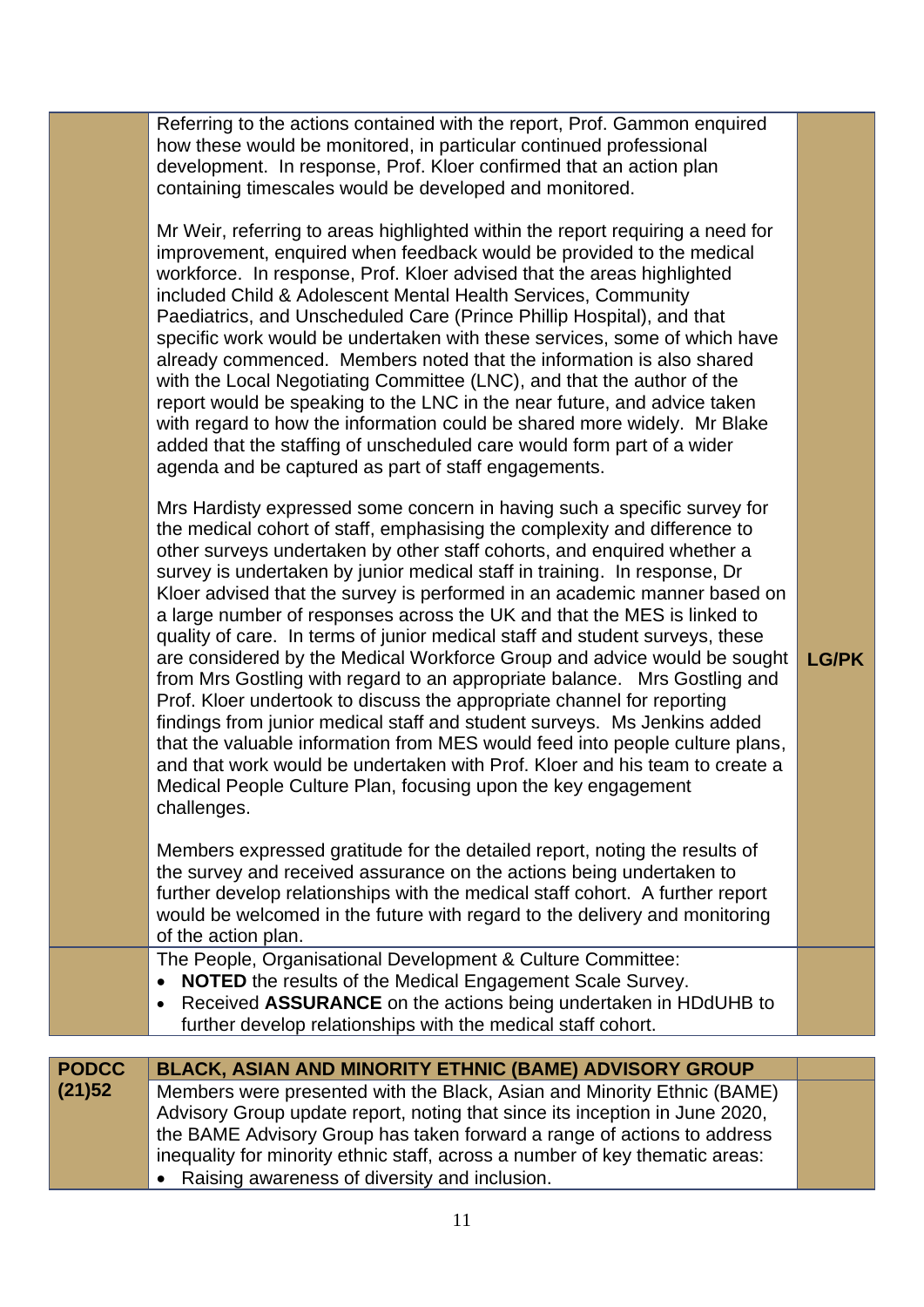|              | Supporting staff.<br>$\bullet$<br>Reviewing organisational data.<br>Strengthening management awareness, capacity and capability about<br>$\bullet$<br>diversity and inclusion issues.                                                                                                                                                                                                                                                                                                                                                                                                                                                                                                                                                                                                                                                                                                                                                            |           |
|--------------|--------------------------------------------------------------------------------------------------------------------------------------------------------------------------------------------------------------------------------------------------------------------------------------------------------------------------------------------------------------------------------------------------------------------------------------------------------------------------------------------------------------------------------------------------------------------------------------------------------------------------------------------------------------------------------------------------------------------------------------------------------------------------------------------------------------------------------------------------------------------------------------------------------------------------------------------------|-----------|
|              | Prof. Gammon welcomed the detailed report, in particular the clear evidence<br>of the range of actions undertaken by the Advisory Group.                                                                                                                                                                                                                                                                                                                                                                                                                                                                                                                                                                                                                                                                                                                                                                                                         |           |
|              | Mr Weir, referring to the positive actions undertaken to date and the<br>involvement of Miss Maria Battle, HDdUHB Chair, highlighted that the<br>challenge ahead is to ensure that the voices of the Advisory Group are<br>heard and that there is a commitment from Executive Directors. Members<br>noted that in Mrs Ros Jervis' absence as Executive lead, Prof. Kloer and<br>Mrs Gostling are attending the meetings and Executive Directors have met<br>with specific groups and individuals to listen to their experiences. Mrs<br>Thomas added that, as a member of the Advisory Group, the listening and<br>lived experiences are invaluable and any concerns raised are promptly<br>actioned. The most recent meeting had been extremely positive and a<br>significant culture change within HDdUHB is evident.                                                                                                                         |           |
|              | Prof. Gammon, referring to the report commissioned to review dismissals<br>and to identify any indication of disproportionate impact in cases of<br>dismissals over a ten-year period on staff from minority ethnic groups,<br>enquired whether this would be presented to PODCC in the future. In<br>response, it was confirmed that the report would be presented at the<br>February 2022 PODCC meeting.                                                                                                                                                                                                                                                                                                                                                                                                                                                                                                                                       | <b>AT</b> |
|              | Members expressed gratitude for the encouraging report and were pleased<br>to note the tangible outcomes in terms of initiatives and actions being<br>undertaken which are having a positive impact on staff within HDdUHB.                                                                                                                                                                                                                                                                                                                                                                                                                                                                                                                                                                                                                                                                                                                      |           |
|              | The People, Organisational Development & Culture Committee received<br><b>ASSURANCE</b> from the report on the progress which has been made to<br>improve the experience of employees from Black, Asian and Minority Ethnic<br>communities.                                                                                                                                                                                                                                                                                                                                                                                                                                                                                                                                                                                                                                                                                                      |           |
| <b>PODCC</b> | <b>INTEGRATED PERFORMANCE ASSURANCE REPORT</b>                                                                                                                                                                                                                                                                                                                                                                                                                                                                                                                                                                                                                                                                                                                                                                                                                                                                                                   |           |
| (21)53       | (PERFORMANCE ASSURANCE & WORKFORCE METRICS)                                                                                                                                                                                                                                                                                                                                                                                                                                                                                                                                                                                                                                                                                                                                                                                                                                                                                                      |           |
|              | Members were presented with the Performance Assurance & Workforce<br>Metrics report, including an update on workforce metrics as well as key<br>performance indicators, which provide assurance of delivery against<br>objectives and nationally set targets. Members noted that the Workforce &<br>OD Directorate is in the process of reviewing all of its strategic objectives to<br>identify primary and secondary measures which have a clear line of sight to<br>the strategic objective and that a future version of the report would include a<br>section of key performance indicators for the strategic objectives. This<br>dashboard is currently in draft and has been circulated to key stakeholders<br>for comment on its content and presentation style. Mrs Thomas expressed<br>confidence that the dashboard would be presented at the February 2022<br>PODCC meeting ahead of the March 2022 deadline for delivery. The vision |           |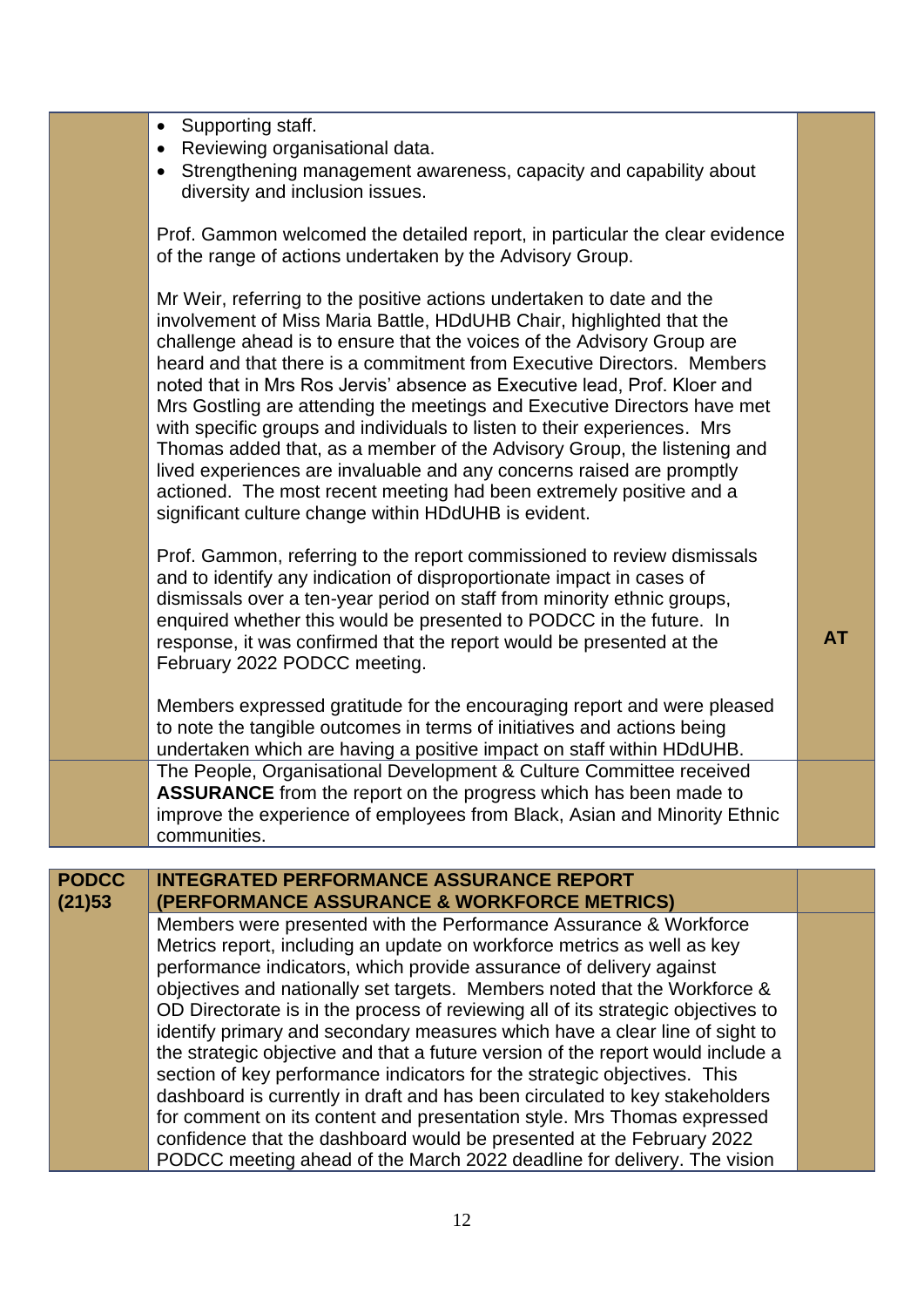for this report will be to present the performance indicators consistently in the following way:

- Current performance with a commentary to support the quantitative data presented.
- Performance trends.
- Future actions to address any areas where improvement is necessary.
- Increasing use of Statistical Control Charts to improve monitoring of variation and highlight areas which require further investigation.

Mrs Hardisty enquired whether technical support is provided to Mrs Thomas' team with regard to the development of the metrics, e.g. turnover rates, and whether there is a service/directorate breakdown available, similar to that provided within the Integrated Performance Assurance Report presented to other Committees. In response, Mrs Thomas confirmed that support is provided by the Digital and Performance Teams and the work undertaken is on the assumption that the report would be on HDdUHB wide metrics and not broken down into directorates, etc. at this stage. Discussion ensued with regard to additional in-depth performance detail and it was agreed that where there is a "hotspot" and a deep dive explanation as part of an exception report is required to be presented to PODCC, Mrs Gostling and Mrs Thomas could undertake this at their discretion.

Mr Weir welcomed the improved report format and detailed information, in particular noting the age profile of the workforce aged 40 years and over. On this basis, future reporting should evidence what is being undertaken to manage age bands and impending retirements. Prof. Gammon reiterated the requirement for future reporting to also include what is being undertaken to respond to issues that provide a challenge to the Board.

Members considered and noted the Performance Assurance & Workforce Metrics report and welcomed the anticipated report being prepared for February 2022 which will include the dashboard to monitor performance against the national delivery framework targets and key performance indicators for the strategic objectives.

The People, Organisational Development & Culture Committee:

- **CONSIDERED** the performance NHS Delivery Framework metrics below and **ADVISED** of any issues arising that need to be escalated to the next Public Board meeting.
- **NOTED** the content of the report as assurance of performance in key areas of the Workforce and OD agenda.
- **NOTED** that the report being prepared for the February 2022 PODCC meeting will include the dashboard to monitor performance against the national delivery framework targets and key performance indicators for our strategic objectives.
- Provided feedback on the usefulness of the content and format of the report and **RECOMMENDED** any additional metrics which may be helpful to include.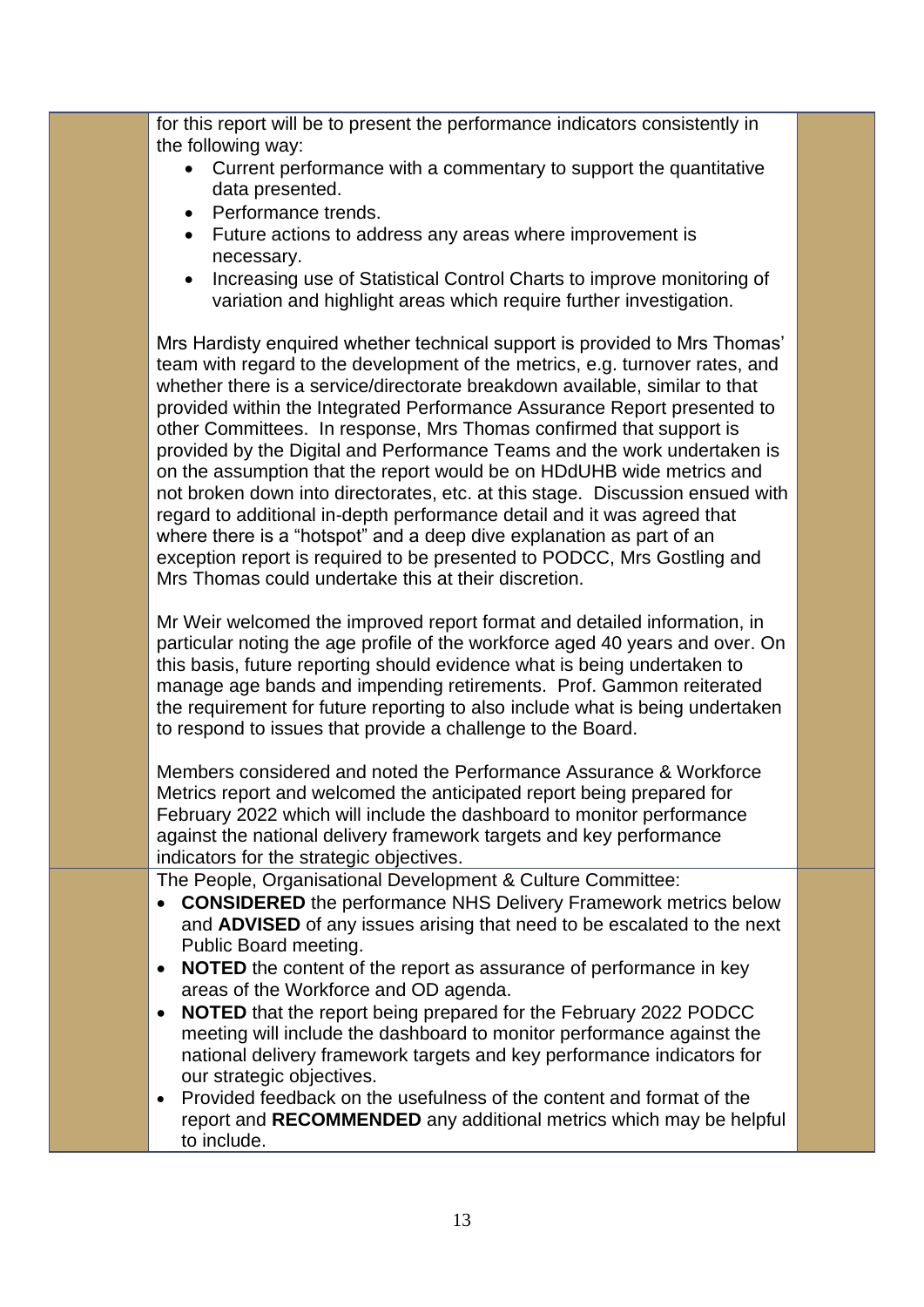| <b>PODCC</b>           | <b>RESEARCH AND INNOVATION SUB COMMITTEE REPORT</b>                                                                                                                                                                                                                                                                                                                                                                                                                                                                                                                                                                                                                                                                                                                                                                                                                                                                                                                                                                                                                                             |    |
|------------------------|-------------------------------------------------------------------------------------------------------------------------------------------------------------------------------------------------------------------------------------------------------------------------------------------------------------------------------------------------------------------------------------------------------------------------------------------------------------------------------------------------------------------------------------------------------------------------------------------------------------------------------------------------------------------------------------------------------------------------------------------------------------------------------------------------------------------------------------------------------------------------------------------------------------------------------------------------------------------------------------------------------------------------------------------------------------------------------------------------|----|
| (21)54                 | The Committee received the Research & Innovation Sub-Committee (RISC)<br>update report following the meeting held on 8th November 2021. Prof. Kloer<br>highlighted the following matters:<br>• Risk 1035 There is a risk that research and development (R&D) in<br>Bronglais General Hospital (BGH) is not able to deliver work aligned<br>to the overall strategic objectives of the Health Board, Health & Care<br>Research Wales and the R&D strategy - Advance plans are in place<br>for a joint facility with Aberystwyth University with an identified central<br>area which has been visited and considered fit for purpose.<br>Risk 1036 There is a risk that R&D in Withybush General Hospital<br>$\bullet$<br>(WGH) is not able to deliver work aligned to the overall strategic<br>objectives of the Health Board, Health & Care Research Wales and<br>the R&D strategy - This process is in the early stages with regard to<br>identifying a suitable space. Prof. Kloer emphasised the inhibiting<br>number and types of study that can be undertaken due to the lack of<br>space. |    |
|                        | Members noted the report and recognised the significant progress and<br>achievements undertaken by the R&I Team and were particularly pleased to<br>note the additional research sessions available for clinicians. Recognising<br>the challenges associated with suitable space, Members were keen to<br>receive a positive update at the next meeting.                                                                                                                                                                                                                                                                                                                                                                                                                                                                                                                                                                                                                                                                                                                                        |    |
|                        | The Committee NOTED the Research & Innovation Sub-Committee update<br>report.                                                                                                                                                                                                                                                                                                                                                                                                                                                                                                                                                                                                                                                                                                                                                                                                                                                                                                                                                                                                                   |    |
|                        |                                                                                                                                                                                                                                                                                                                                                                                                                                                                                                                                                                                                                                                                                                                                                                                                                                                                                                                                                                                                                                                                                                 |    |
|                        |                                                                                                                                                                                                                                                                                                                                                                                                                                                                                                                                                                                                                                                                                                                                                                                                                                                                                                                                                                                                                                                                                                 |    |
| <b>PODCC</b>           | <b>CORPORATE AND EMPLOYMENT POLICIES</b>                                                                                                                                                                                                                                                                                                                                                                                                                                                                                                                                                                                                                                                                                                                                                                                                                                                                                                                                                                                                                                                        |    |
| (21)55                 | There were no corporate and employment policies to be approved.                                                                                                                                                                                                                                                                                                                                                                                                                                                                                                                                                                                                                                                                                                                                                                                                                                                                                                                                                                                                                                 |    |
|                        | Prof. Gammon, referring to the deferral of a number of policies previously<br>with a view that these would have been presented to PODCC in December<br>2021 and February 2022, enquired whether there is a clear timeline with<br>regard to when policies would be presented for approval. In response, Mrs<br>Gostling advised that these are linked to the POs and not required to be<br>presented to PODCC, however undertook to confirm this.                                                                                                                                                                                                                                                                                                                                                                                                                                                                                                                                                                                                                                               | LG |
|                        |                                                                                                                                                                                                                                                                                                                                                                                                                                                                                                                                                                                                                                                                                                                                                                                                                                                                                                                                                                                                                                                                                                 |    |
| <b>PODCC</b><br>(21)56 | <b>OUTCOME OF ADVISORY APPOINTMENTS COMMITTEE</b><br>The Committee noted that there had been no Advisory Appointments<br>Committee meetings held since the last PODCC meeting.                                                                                                                                                                                                                                                                                                                                                                                                                                                                                                                                                                                                                                                                                                                                                                                                                                                                                                                  |    |
|                        |                                                                                                                                                                                                                                                                                                                                                                                                                                                                                                                                                                                                                                                                                                                                                                                                                                                                                                                                                                                                                                                                                                 |    |
| <b>PODCC</b>           | <b>PODCC WORKPLAN 2021/22</b>                                                                                                                                                                                                                                                                                                                                                                                                                                                                                                                                                                                                                                                                                                                                                                                                                                                                                                                                                                                                                                                                   |    |
| (21)57                 | The PODCC workplan for 2021/22 was received for information.                                                                                                                                                                                                                                                                                                                                                                                                                                                                                                                                                                                                                                                                                                                                                                                                                                                                                                                                                                                                                                    |    |
|                        | The Committee NOTED the PODCC workplan for 2021/22.                                                                                                                                                                                                                                                                                                                                                                                                                                                                                                                                                                                                                                                                                                                                                                                                                                                                                                                                                                                                                                             |    |
|                        |                                                                                                                                                                                                                                                                                                                                                                                                                                                                                                                                                                                                                                                                                                                                                                                                                                                                                                                                                                                                                                                                                                 |    |
| <b>PODCC</b>           | <b>MATTERS FOR ESCALATION TO BOARD</b>                                                                                                                                                                                                                                                                                                                                                                                                                                                                                                                                                                                                                                                                                                                                                                                                                                                                                                                                                                                                                                                          |    |
| (21)58                 | There were no matters discussed during the meeting requiring escalation to<br>Board.                                                                                                                                                                                                                                                                                                                                                                                                                                                                                                                                                                                                                                                                                                                                                                                                                                                                                                                                                                                                            |    |
| <b>PODCC</b>           | DATE AND TIME OF NEXT MEETING                                                                                                                                                                                                                                                                                                                                                                                                                                                                                                                                                                                                                                                                                                                                                                                                                                                                                                                                                                                                                                                                   |    |